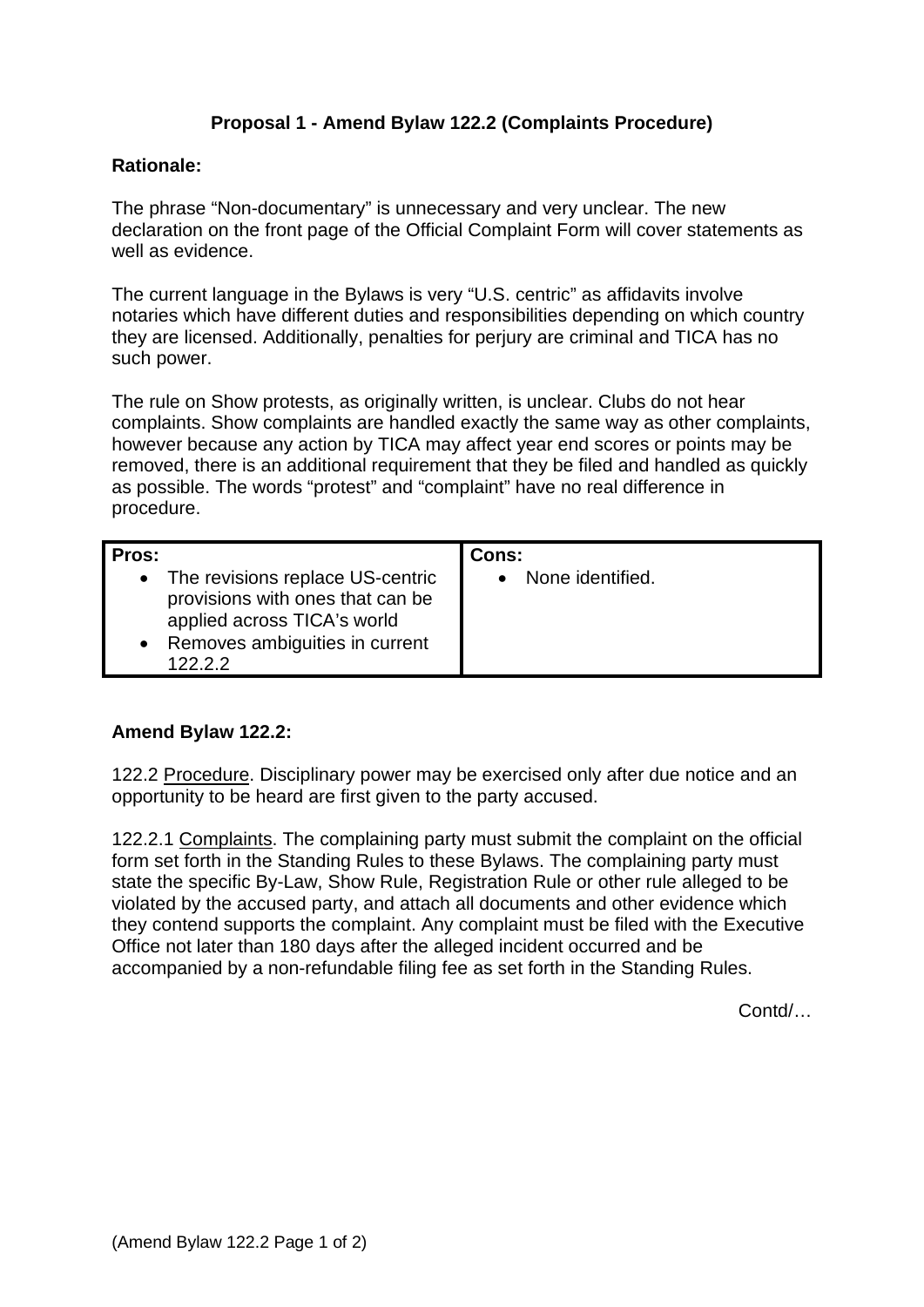122.2.2 Show Protests**/Complaints**. **Complaints/**Protests charging misconduct or violation of the rules of the association, arising in connection with a show, shall be submitted in writing with any evidence and a filing fee as set forth in the Standing Rules*, to the Show Committee* within 10 working days following the completion of the show. *If the protest is against the actions of the club, the show committee of the club, a member of the club or show committee, or production company, the protest can optionally be filed with the Executive Secretary of the Association, with the filing fee as set forth in the Standing Rules, to be handled by the Board of Directors pursuant to this article*. A copy of the *protest* **complaint** shall also be sent to the show committee. *The Board of Directors shall commence action on the protest, pursuant to this article, within 60 days from the date of receipt of the protest in the Executive Office.* **The Board of Directors shall consider a complaint brought pursuant to this article at the next scheduled Board meeting provided that the responding parties have had adequate time to respond.** These fees are non-refundable. The filing fees shall not apply to protests filed by the Feline Welfare Standing Committee in its abuse protocols.

122.2.3 Any *non-documentary* evidence in support of a complaint or a response must be *submitted in the form or a declaration or affidavit, signed or sworn under penalty of perjury by the person providing that declaration or affidavit, and include a statement that the facts contained therein are within the personal knowledge of that person.* **accompanied by the following statement or by substantially similar language:**

**"I declare that the foregoing is true and correct and that all documents (including videos) attached are true and correct copies of such documents. I declare that I have personal knowledge of the facts set forth in this complaint. I understand and acknowledge that TICA may issue penalties against me should any statements be deliberately false, including but not limited to forgery of signatures."**

*122.2.4 Any documentary evidence in support of a complaint or a response must be declared or sworn, under penalty of perjury, to be true and correct copies of such documents.*

122.2.*5***4** The Board of Directors may refer the matter to the Legal Committee for a finding before any action is taken. The findings of the Legal Committee shall be advisory only and not binding on the Board of Directors. The Board of Directors may conduct a hearing itself or appoint a Legal Committee or person to conduct the hearing. All parties shall have the right to be present, in person, with or without counsel, or to be represented by counsel and to present a statement, evidence or witnesses in their behalf.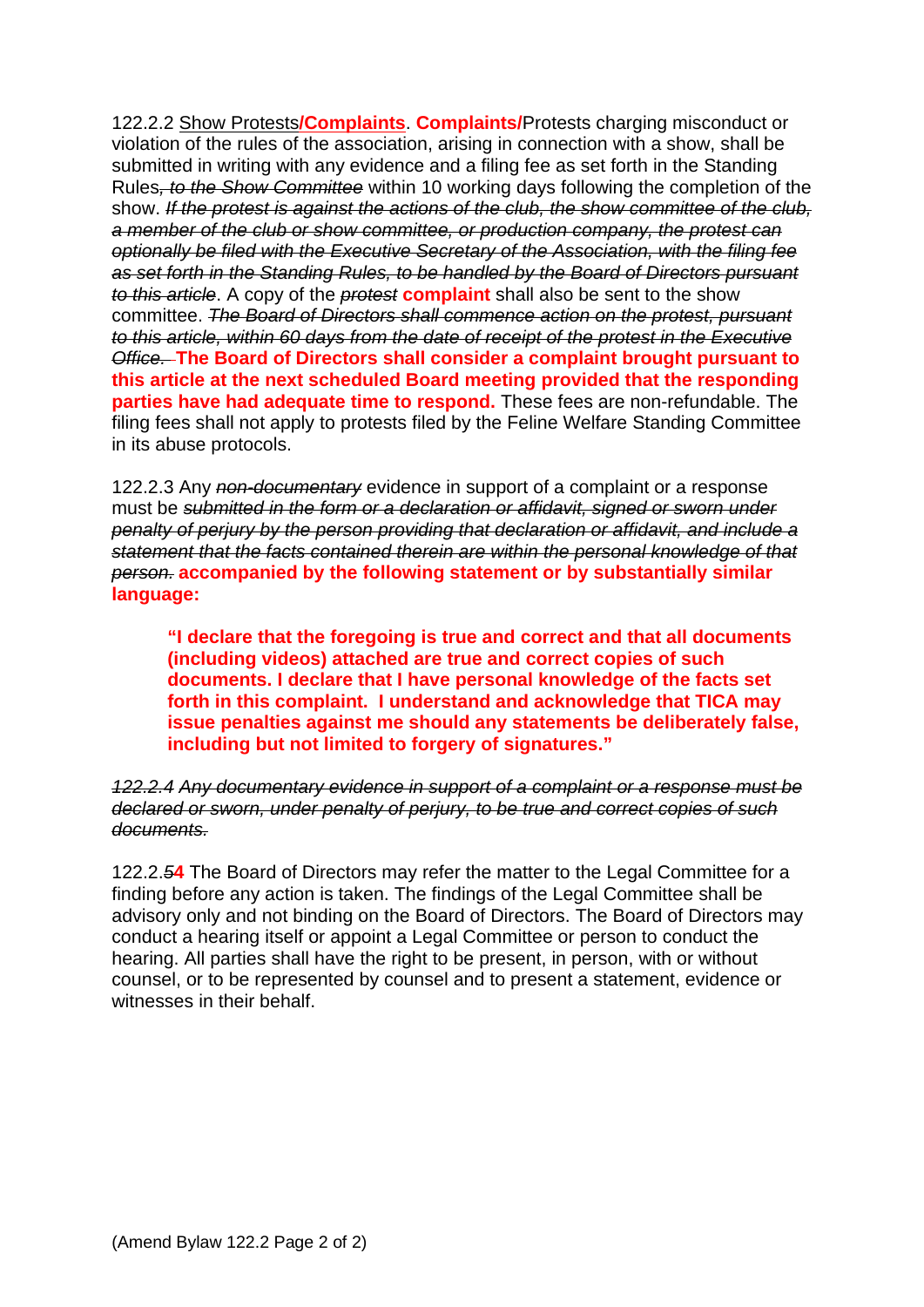# **Proposal 2 - Add Reg Rule 31.7 (Define "actively breeding")**

### **Rationale:**

The definition of "actively breeding" should be added to the definitions and applied equally to all breed advancements, not just for advancement to PNB. Currently, this is the only advancement stage where the term is currently defined.

Since one aim of the New Breed program is to demonstrate a critical mass of breeders across TICA, then it makes sense that only one of any co-owners count towards the number of breeders required.

| Pros:                           | Cons:                            |
|---------------------------------|----------------------------------|
| Provides a common definition of | Discourages breeders from co-    |
| $\bullet$                       | owning Catteries and sharing the |
| "actively breeding" for all New | expense of developing a new      |
| <b>Breed advancements</b>       | breed.                           |

### **Add Reg Rule 31.7:**

**31.7 For the purposes of breed advancements, "actively breeding" is defined as breeding at least one litter within the 2 years prior to the date of the application. If a litter or cattery is co-owned then only one person will count as "actively breeding" in the count of breeders required.**

### **Amend Reg Rule 33.6.1.3:**

33.6.1.3 At least five TICA members in good standing, in at least three different regions are actively breeding the breed *("actively breeding" means breeding at least one litter within the previous 2 years)*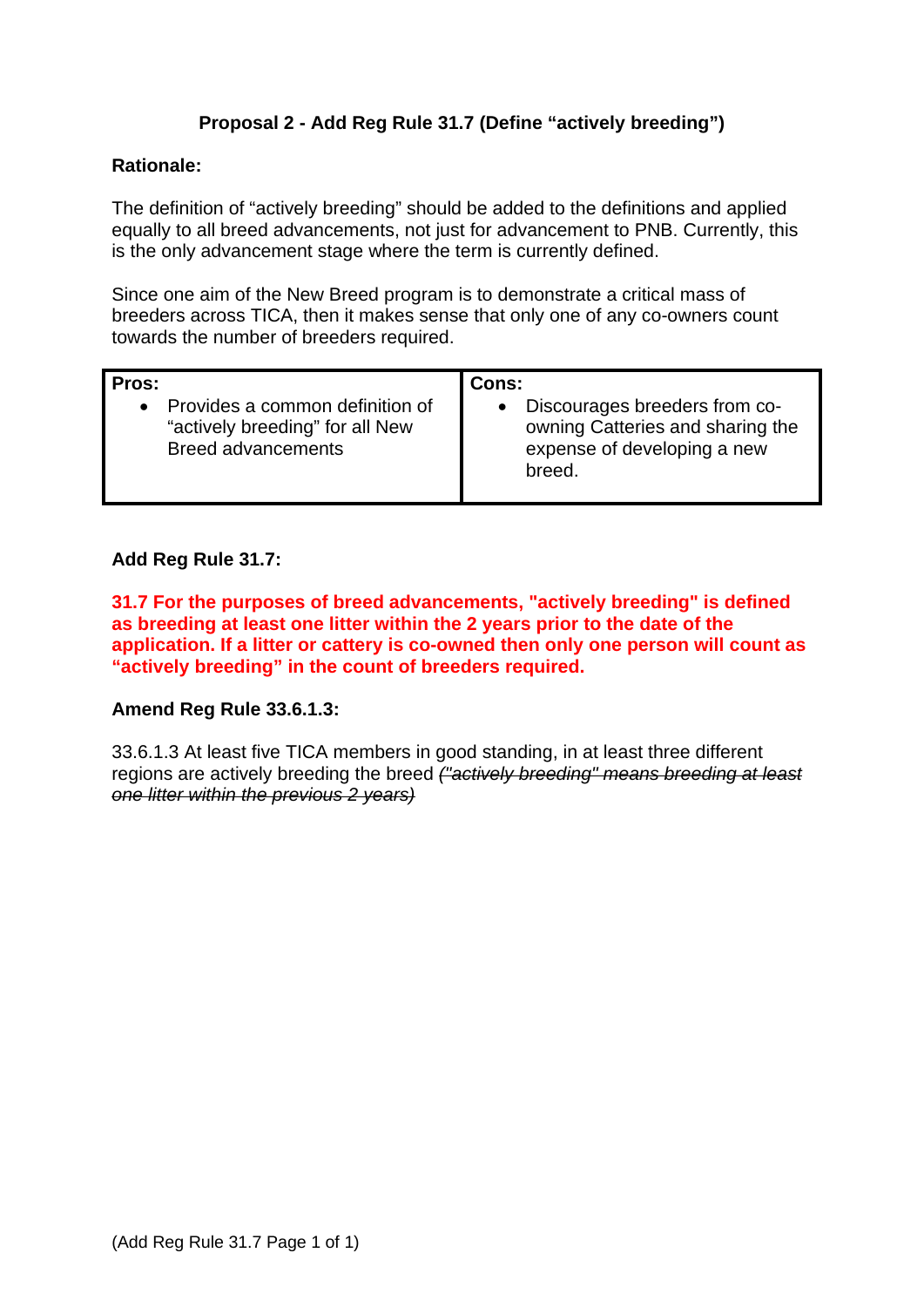## **Proposal 3 - Add New Reg Rule 33.1.2 (Duration in Experimental Record)**

### **Rationale:**

The Experimental Record's purpose is to track the development of breeds that might in future progress to the next stages of recognition, up to and including Championship. TICA states that cats in this record are not recognized by TICA, just registered for tracking purposes.

Some people submit applications for Experimental Breeds that they have no intention of progressing to the next steps of recognition, just to be able to obtain papers with TICA logo for their kittens. And TICA currently has no rules that allow striking such a breed from its records.

The following change would ensure that Experimental breeds that either have no hope of being recognised due to outside factors (like lack of consent from another breed group to use their structural mutation) or just no intentions of progression, can be removed from the list of breeds accepted in Experimental Record (and not immediately signed back in) 5 years after they were first tracked.

| Pros:<br>• Limits the time a breed may<br>remain as an Experimental Breed<br>if there is no evidence of intention<br>to progress to the Registration<br>Only stage<br>Allows extension of the 5 year<br>$\bullet$<br>period for slower maturing<br>Experimental Breeds if it can be<br>justified and is approved by the<br><b>Board</b> | Cons:<br>The proposed 33.1.2.1 means<br>$\bullet$<br>existing Experimental Breeds may<br>stay longer in Experimental status<br>than newly added breeds |
|-----------------------------------------------------------------------------------------------------------------------------------------------------------------------------------------------------------------------------------------------------------------------------------------------------------------------------------------|--------------------------------------------------------------------------------------------------------------------------------------------------------|
|                                                                                                                                                                                                                                                                                                                                         |                                                                                                                                                        |

### **Add new Reg Rule 33.1.2 and re-number existing 33.1.2:**

33.1.1 Experimental New Breeds - New breeds which are in development and which do not have an approved breed name. Experimental New Breeds are tracked in the Experimental Record. Formal approval of the Board of Directors is not required.

**33.1.2 An Experimental New Breed shall be tracked for an initial period of 5 years from the date of the application. That initial period can be extended by the approval of the Board. If, at that time, the experimental breed has not advanced to Registration Only status the breed will no longer be tracked and may not reapply for a period of 5 years. During this period, no Experimental New Breed of similar name and breeding program shall be accepted by the TICA Executive Office.**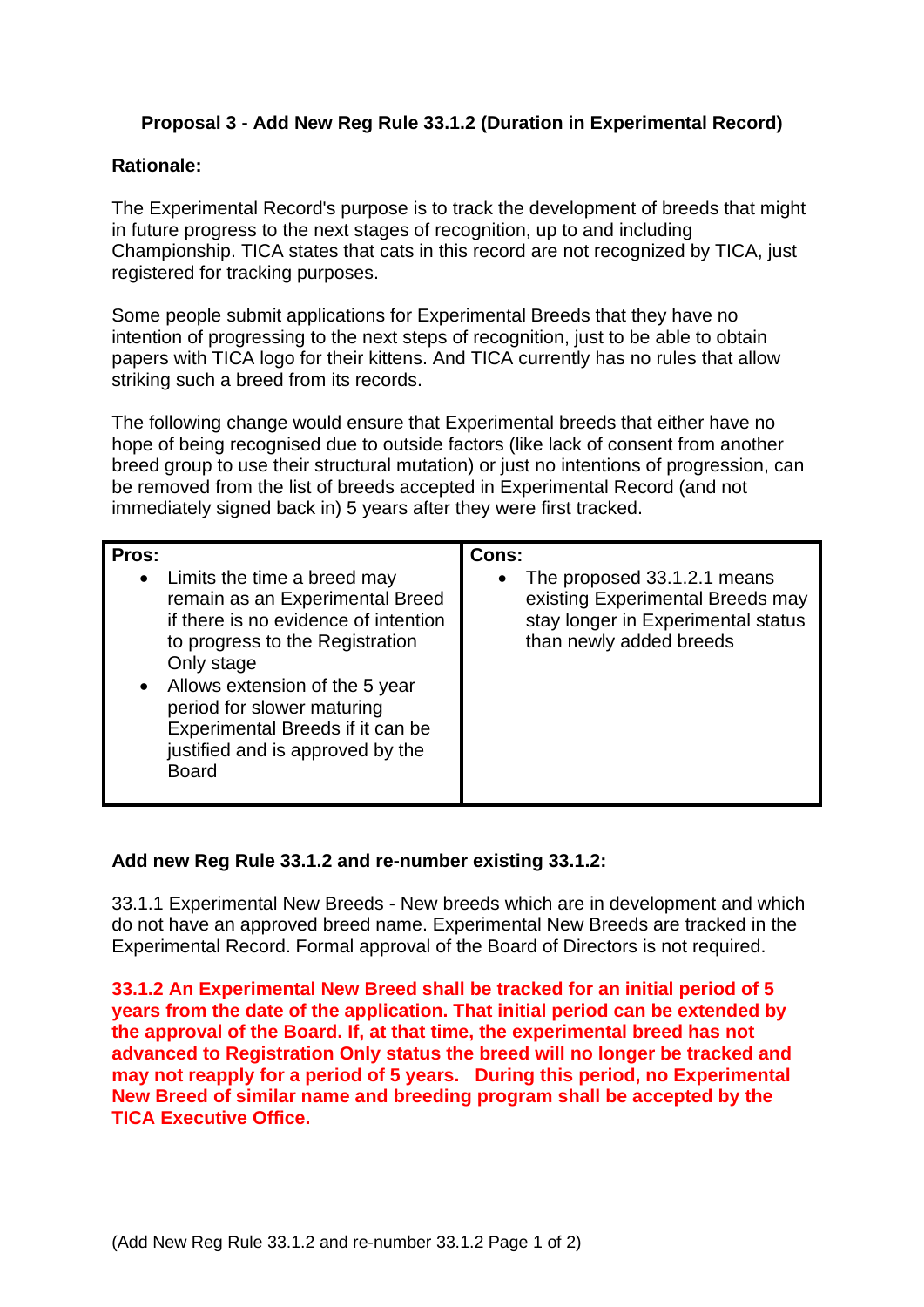**33.1.2.1 Each 5 year period as an Experimental New Breed can be extended for a further 5 years by a vote of the Board of Directors. An application for each extension, providing justification for the proposed extension, must be submitted to both the Rules Committee and Genetics Committee at least 90 days prior to a scheduled TICA Board Meeting. The date of that Board Meeting must be before the end of the current 5 year period.**

## **33.1.2.2 For breeds already on the Experimental Record as at [effective date], the initial 5 year period will count from that date.**

33.1.**3***2* Transfer New Breed - A breed accepted for championship competition in another cat association. Transfer New Breeds shall be registered in either the Stud Book Registry or the Foundation Registry (See 36.2, 36.3, 36.4, 36.5, 36.6). Formal approval of the Board of Directors is REQUIRED for Registration Only Breed status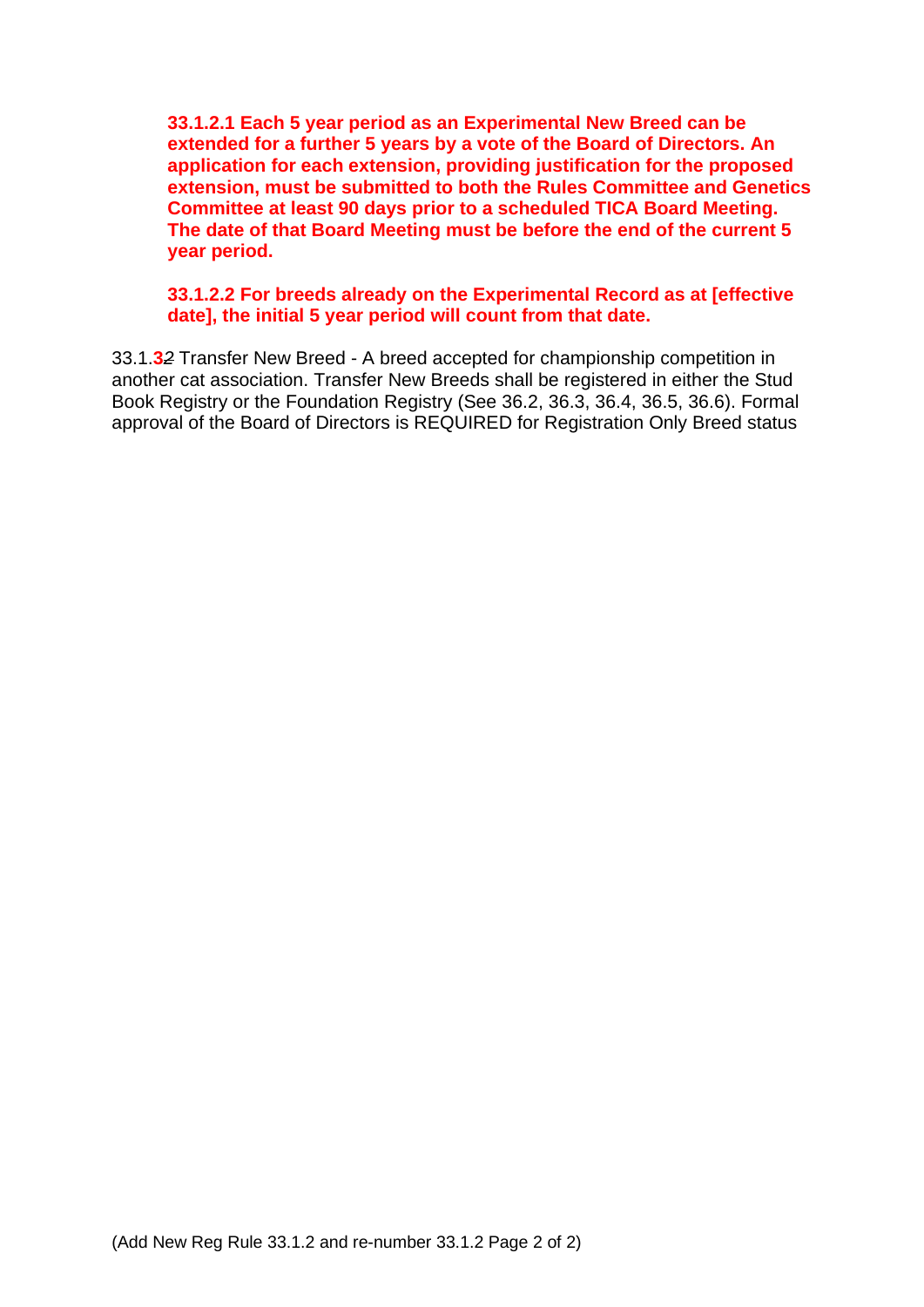## **Proposal 4 - Amend Reg Rule 33.3.1 (Genetics Review of new Experimental Breeds)**

## **Rationale:**

Currently anyone can pay a fee and have an "experimental breed" added to those recorded. There are no oversights to this process, so TICA ends up with quite a number of breeds that are never going to be advanced due to violations of our Registration Rules. Putting this Rule in place allows the Genetics Committee to disallow such new breeds.

| Pros:                             | Cons:                            |
|-----------------------------------|----------------------------------|
| Introduces an approval process at | Places power in the Genetics     |
| $\bullet$                         | Committee to prohibit            |
| the Experimental Breed level to   | development of possibly viable   |
| ensure that a proposed breed is   | new breeds, given that rules may |
| not in violation of TICA's rules  | change.                          |

## **Amend Reg Rule 33.1.1 and renumber existing 33.1.1.x rules:**

33.3.1 Experimental New Breed. The Experimental New Breed shall be tracked in the Experimental Record by making application to the TICA Executive Office. The following information must be included in the application for tracking:

33.3.1.1 A brief description of the proposed breed. (This is to enable the office to identify the breed. It could be a paragraph written by a breeder, a standard from another association, or another means for identifying the cats included in the breed.) **This description and a breeding plan shall be submitted to the Genetics Committee prior to making the application to the Executive Office**.

## **33.3.1.2 An acknowledgement from the Genetics Committee that this proposed breed is not in violation of Registration Rule 33.2.1.**

33.3.1.*2***3** A proposed breed name that is unique.

33.3.1.*2***3**.1 The proposed breed name used for tracking in the Experimental Record is not in any way to be considered an official breed name accepted or approved by TICA and may be changed, removed or revoked at any time.

33.3.1.*3***4** A proposed breed contact person.

33.3.1.*4***5** A processing fee as specified in the Standing Rules.

### **If passed, re-number Standing Rule 303.3.1.4:**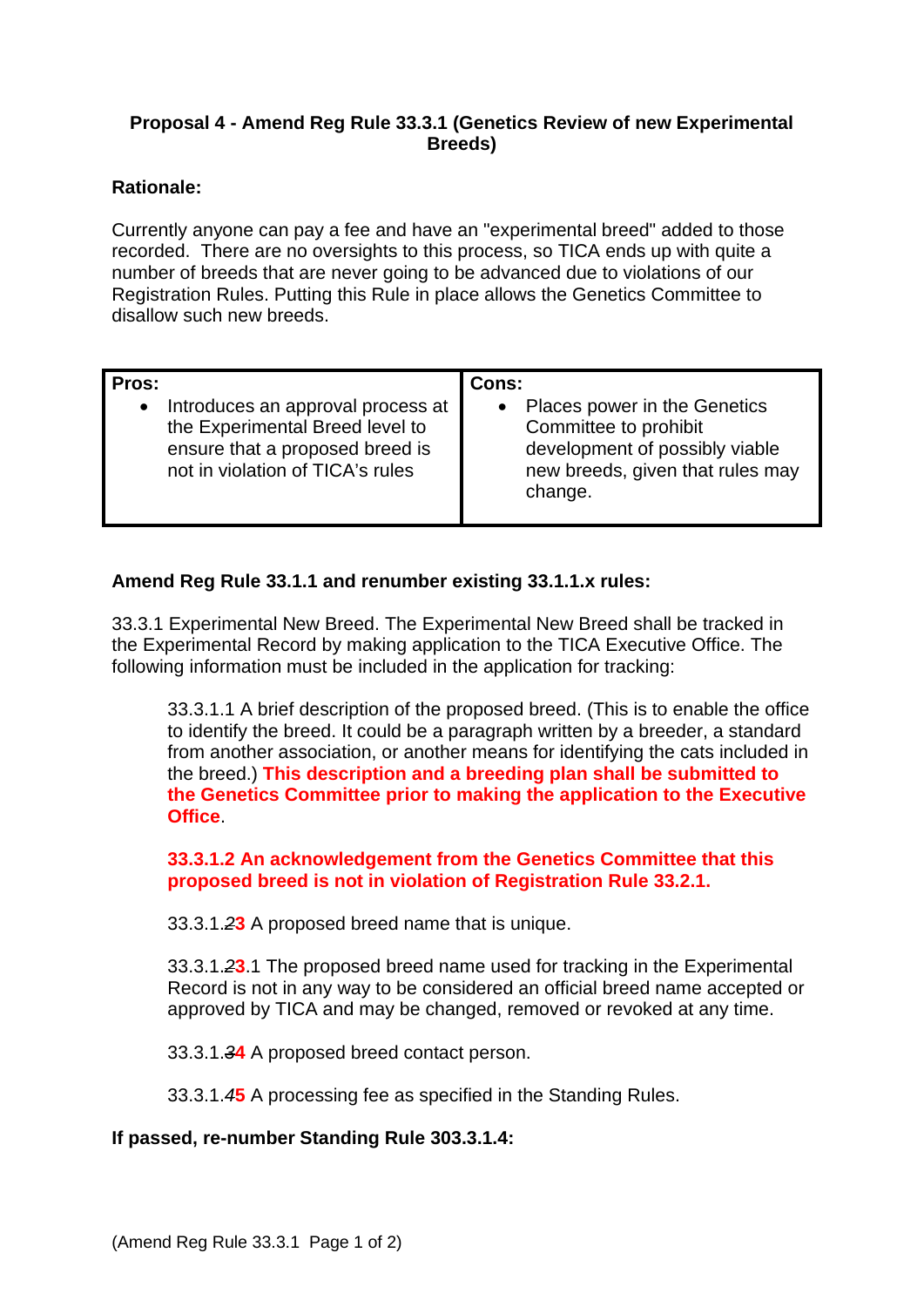303.3.1.*4***5** A processing fee of \$100 will be required at the time of application to the Experimental Record.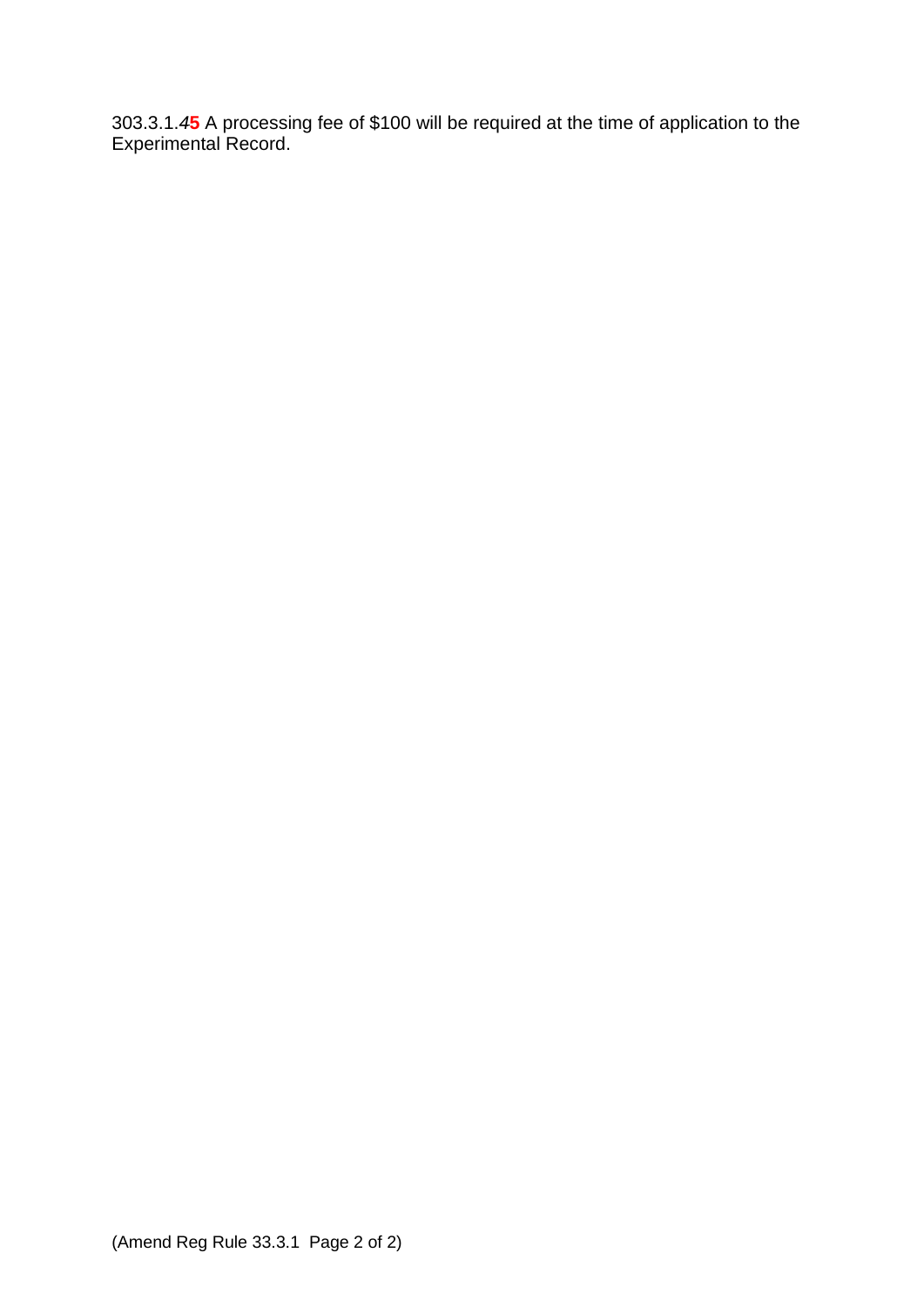# **Proposal 5 - Amend Reg Rules 33.3.1 and 33.4.4 (Experimental Breed Names)**

## **Rationale:**

The use of alphanumeric codes in place of (proposed) breed names during the initial stages of recognition of breeds will help stop inaccurate claims that Experimental Breeds are recognised or registered by TICA.

| Pros:<br>$\bullet$ | Allows for the development of new<br>breeds but clarifies TICA's role as<br>one of simply providing a tracking<br>service for those experimental<br>breeds. By assigning an<br>alphanumeric code, TICA makes<br>clear that it has not recognized the<br>experimental breed, as a unique<br>breed, without it having completed<br>all requirements for formal<br>recognition.<br>May assist EO and Board in<br>determining duration of an<br><b>Experimental Breed if the</b><br>alphanumeric code incorporates a<br>date | Cons:<br>• Existing RO breeds continue to<br>use their name on TICA<br>documentation |
|--------------------|--------------------------------------------------------------------------------------------------------------------------------------------------------------------------------------------------------------------------------------------------------------------------------------------------------------------------------------------------------------------------------------------------------------------------------------------------------------------------------------------------------------------------|--------------------------------------------------------------------------------------|
|--------------------|--------------------------------------------------------------------------------------------------------------------------------------------------------------------------------------------------------------------------------------------------------------------------------------------------------------------------------------------------------------------------------------------------------------------------------------------------------------------------------------------------------------------------|--------------------------------------------------------------------------------------|

### **Amend Reg Rules 33.3.1 and 33.4.4:**

33.3.1 Experimental New Breed. The Experimental New Breed shall be tracked in the Experimental Record by making application to the TICA Executive Office. The following information must be included in the application for tracking:

33.3.1.1 A brief description of the proposed breed. (This is to enable the office to identify the breed. It could be a paragraph written by a breeder, a standard from another association, or another means for identifying the cats included in the breed.)

33.3.1.2 A proposed breed name that is unique.

**33.3.1.2.1 Upon acceptance of an application of a new Experimental New Breed, an alphanumeric code identifying that breed will be assigned by the TICA Executive Office. The code shall be used instead of the breed's name on all documentation issued by TICA for that breed. The code shall be used until the breed advances to Preliminary New Breed status, at which time it shall be changed to the Board-approved breed name.**

**33.3.1.2.2 For breeds already on the Experimental Record as at [effective date], alphanumeric codes will be assigned by the Executive Office and shall be used for all documentation issued after [effective date].**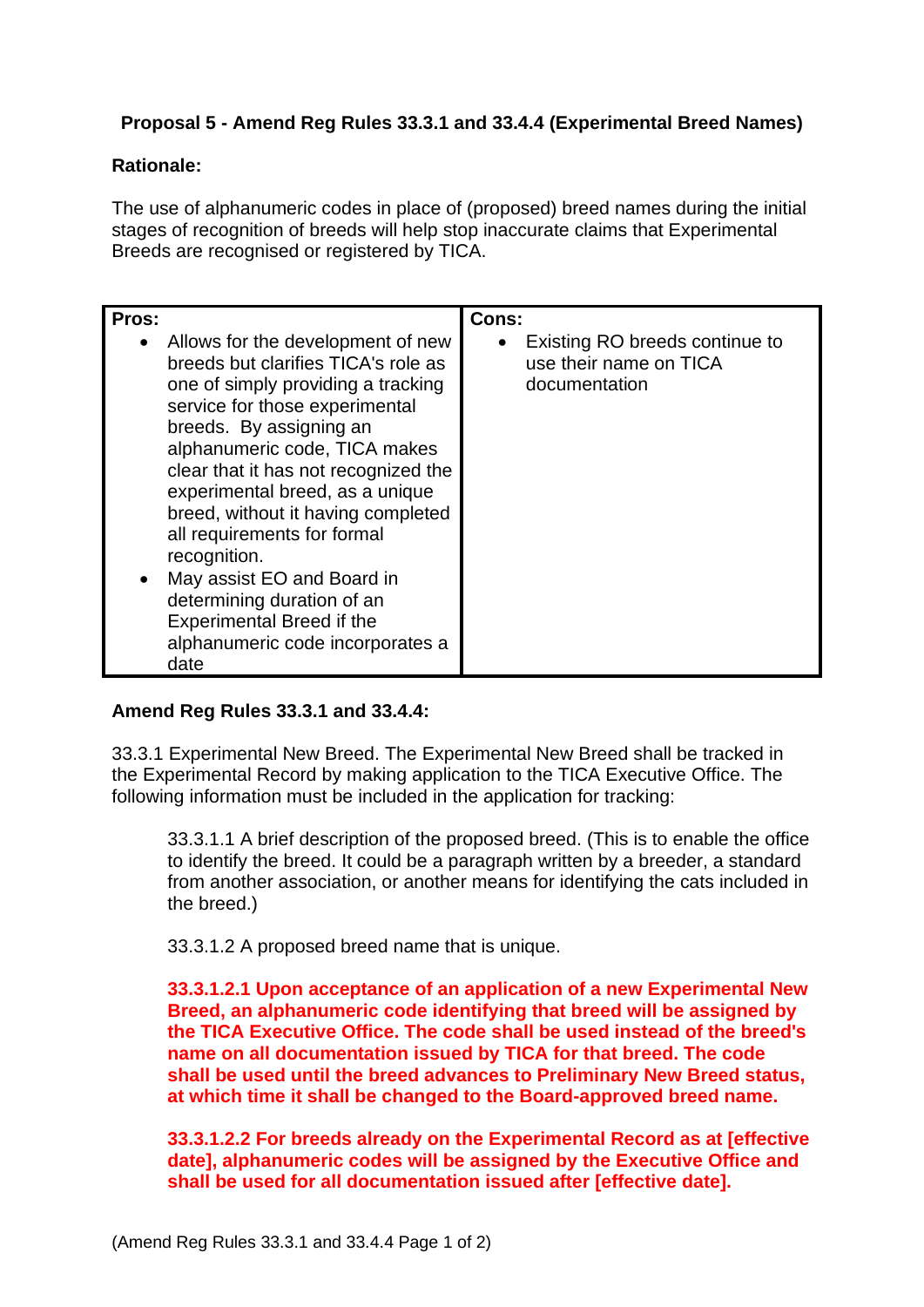33.3.1.2.*2*.**3** The proposed breed name *used* **supplied** for tracking in the Experimental Record is not in any way to be considered an official breed name accepted or approved by TICA and may be changed, removed or revoked at any time.

33.3.1.3 A proposed breed contact person.

33.3.1.4 A processing fee as specified in the Standing Rules

33.4.4 Experimental breeding programs which do not have an approved breed name shall be designated by the code EX **followed by an alphanumeric code (see Reg Rule 33.3.1.2.1).**

33.4.4.1 Cats tracked in the Experimental Record shall be designated with EX preceding the **assigned alphanumeric code** *proposed two-digit breed prefix*.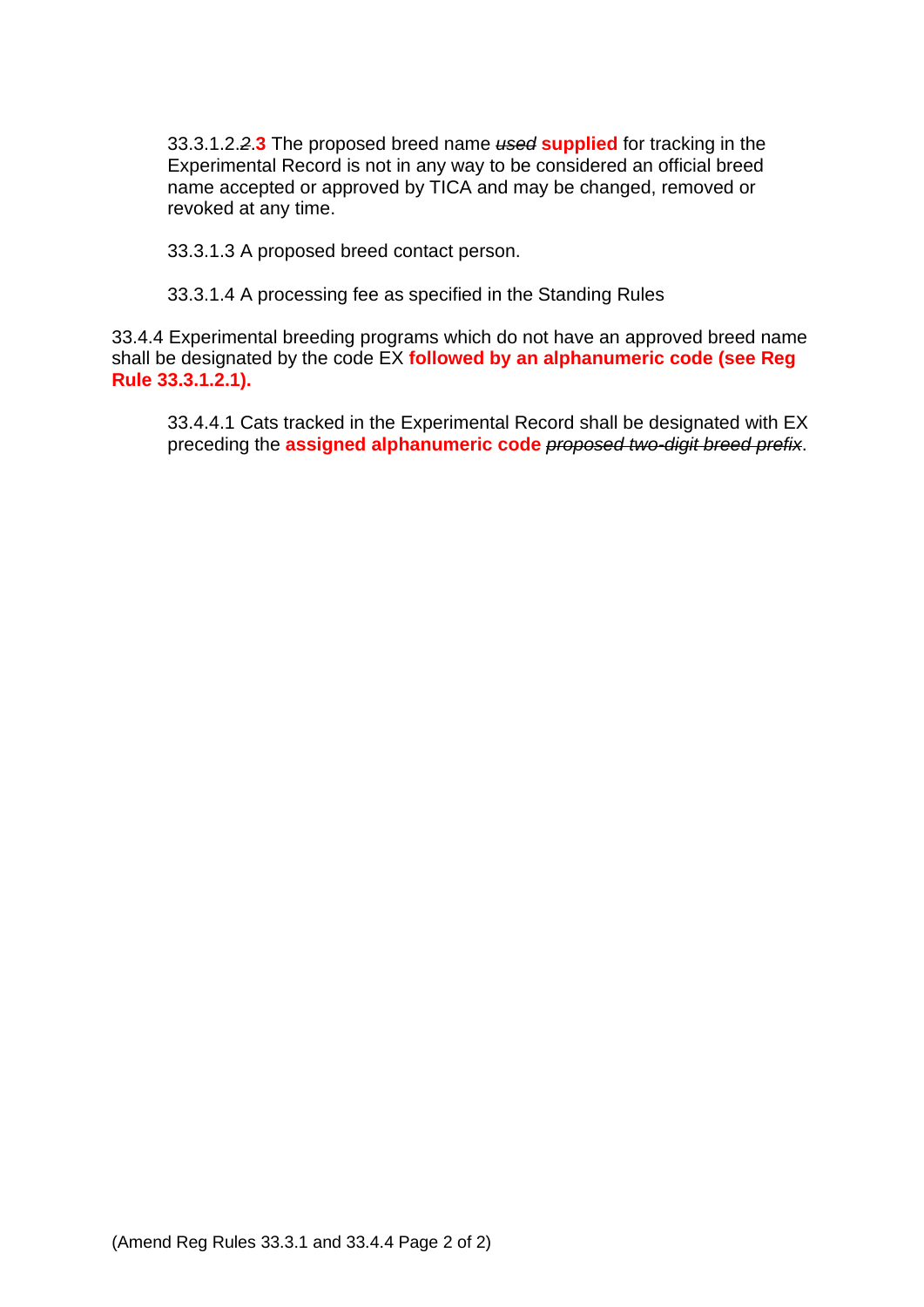# **Proposal 6 - Amend Reg Rules 33.3.2 and 33.3.3.6 (mutation ownership voting)**

## **Rationale:**

Currently it is not specified when during the recognition process of a new breed Rule 33.9.4 (the rule regarding "mutation ownership") should be enforced.

For clarity, this proposal explicitly adds that a positive vote is a requirement for advancement (for new breeds that fall under the rule), and that it has to be done at "entry level", not "just sometime before championship".

## **Amend Reg Rules 33.3.2 and 33.3.3.6**

33.3.2 Transfer New Breed. A Transfer New Breed may apply for acceptance as a recognized breed for Registration Only by making application at least 90 days prior to the Board meeting at which acceptance is sought by submitting an electronic application to each member of the Genetics Committee and each member of the Rules Committee. Following approval of the application by the Genetics Committee and Rules Committee, the application will be submitted by the Chair of the Rules Committee to the TICA Executive Office at least 60 days prior to the Board Meeting for inclusion in the agenda. Any comments of the Genetics Committee or Rules Committee must be included. Application for Registration Only Breed status must include the following: (applications available from the TICA Executive Office or at tica.org.)

1. A brief description of the breed distinguishing it from other breeds recognized by the association.

- 2. A standard of the breed from another established cat association.
- 3. A proposed designation of Breed Classification (See33.2).
- 4. A proposed breed name that is unique.
- 5. A proposed two-letter registration code.
- 6. A proposed breeding program.
- 7. A proposed provisional Working Group Chair.
- 8. A processing fee as specified in the Standing Rules.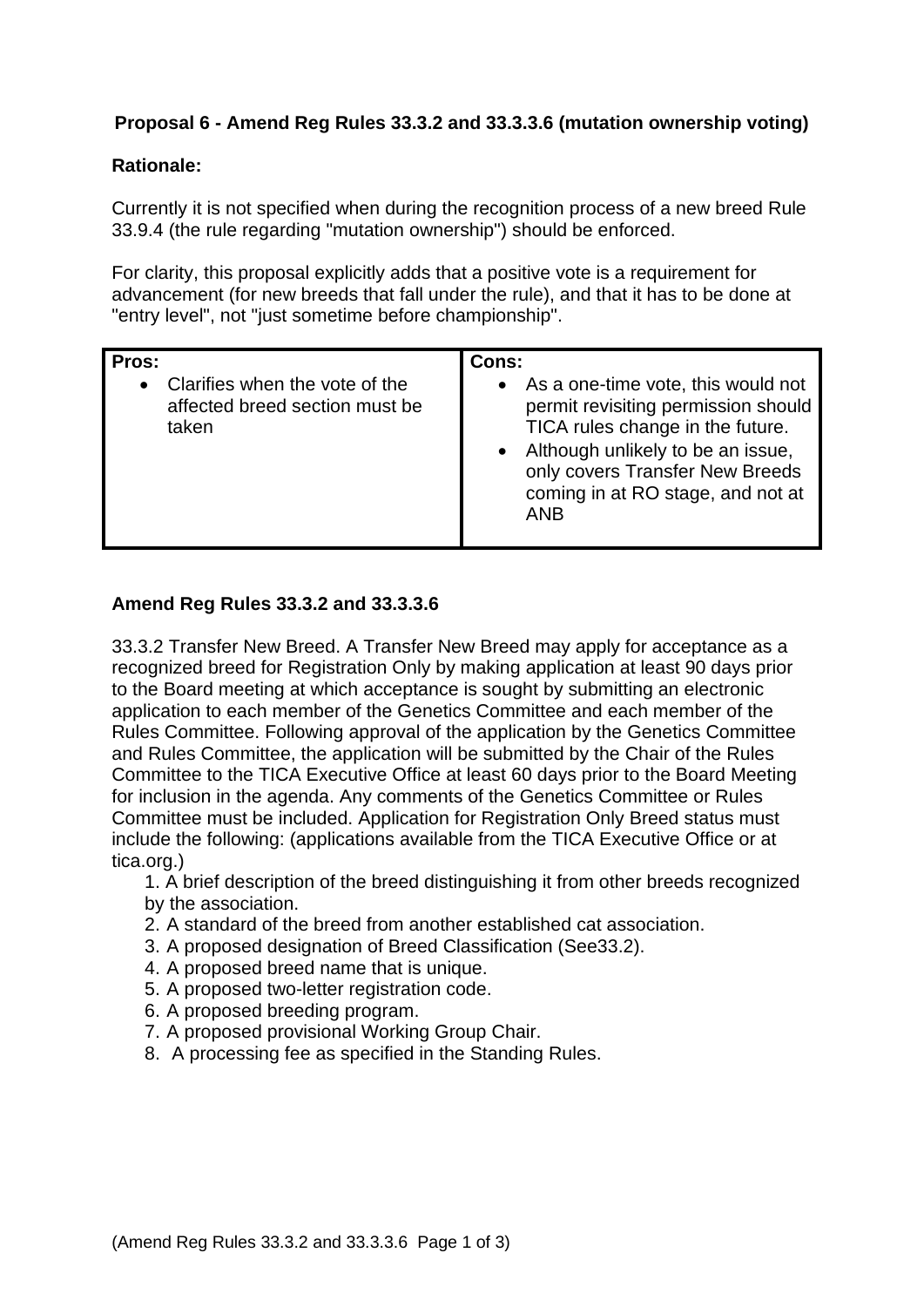**33.3.2.1 If a Transfer New Breed includes one or more structural mutations that are "owned" by an existing breed (see 33.9.4), then immediately after submitting the application to Rules and Genetics Committees a poll must be requested from the Executive Office to obtain consent from the affected breeds. The poll can only be carried out once for each breed/breed group affected and the result of the vote shall be final. A positive vote is required for recognition as a Registration Only breed. The cost of any poll shall be the financial responsibility of the individuals requesting the poll.**

33.3.2.*1***2** It is understood that acceptance for Registration Only implies only that TICA agrees to provide registration facilities for development of the breed in question. There is no explicit or implied guarantee that TICA will accept the breed for championship either simultaneously or at any time in the future.

33.3.3 Advancement from Experimental New Breed to Registration Only New Breed. An Experimental New Breed may apply for approval of the Board of Directors as a Registration Only Breed upon completion of the following:

33.3.3.1 At least 1 year has passed since the initial tracking of the breed in the Experimental Record.

33.3.3.2 At least 10 cats of the breed have been tracked in the Experimental Record.

33.3.3.3 At least 5 litters of the breed have been tracked.

33.3.3.4 At least 3 TICA members in good standing from 2 different Regions are on record.

33.3.3.5 Submission of an electronic Application for Advancement to Registration Only Breed 90 days prior to the Board meeting at which recognition is sought to each member of the Genetics Committee and each member of the Rules Committee. Following approval of the application by the Genetics Committee and Rules Committee, the application will be submitted by the Chair of the Rules Committee to the TICA Executive Office at least 60 days prior to the Board Meeting for inclusion in the agenda. Any comments of the Genetics Committee or Rules Committee must be included. (Applications available from the TICA Executive Office or at tica.org.)

33.3.3.6 Application must include the following: (Applications available from the TICA Executive Office or at tica.org.)

A brief description of the breed distinguishing it from other breeds recognized by the association.

A proposed breed name that is unique

A proposed two-letter registration code.

A proposed breeding program.

A proposed designation of Breed Classification (See 33.2).

A proposed provisional Working Group Chair.

Documentation of 33.3.4.1 through 33.3.4.4.

A processing fee as specified in the Standing Rules.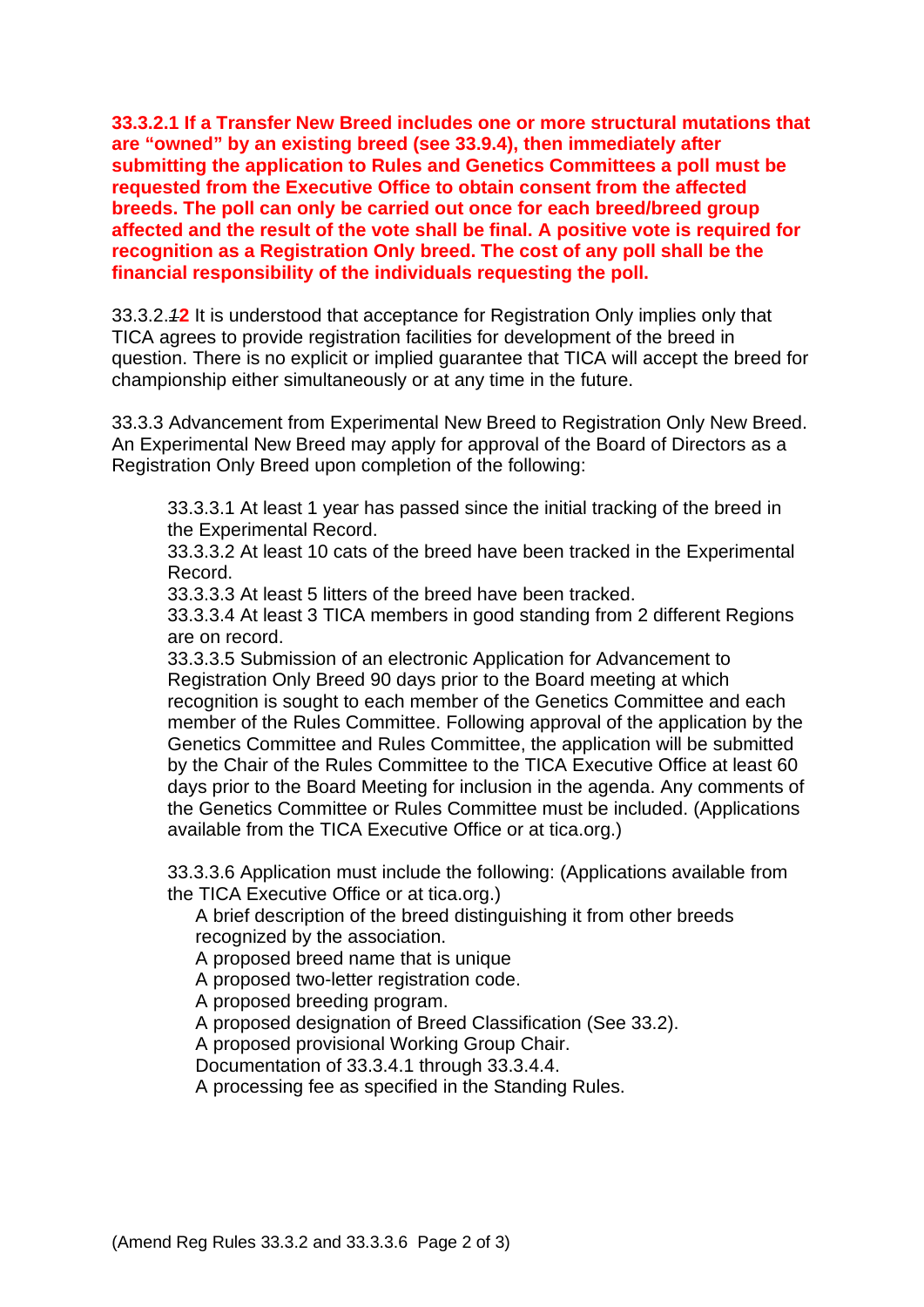**33.3.3.7 If a breed includes one or more structural mutations that are "owned" by an existing breed (see 33.9.4), then immediately after submitting the application to Rules and Genetics Committees a poll must be requested from the Executive Office to obtain consent from the affected breeds. The poll can only be carried out once for each breed/breed group affected and the result of the vote shall be final. A positive vote is required for recognition as a Registration Only breed. The cost of any poll shall be the financial responsibility of the individuals requesting the poll.**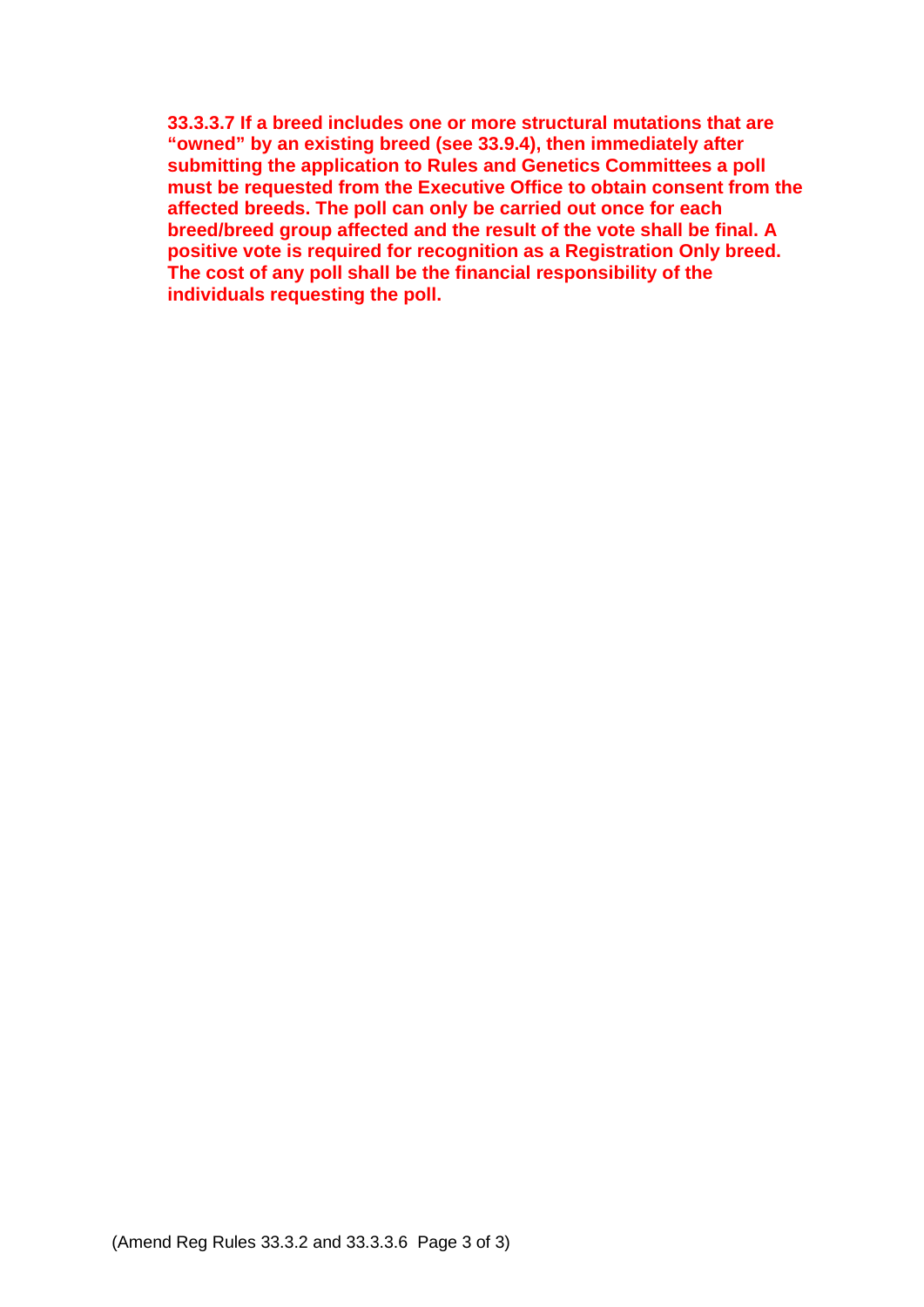## **Proposal 7 - Amend Reg Rules 33.6.3.2, 33.7.4.5, 33.8.16 (New Breed Reporting)**

## **Rationale:**

Although the current rules talk about "years" it is not clear for PNB or ANB whether these are show years or calendar years. The New Championship Breeds rule (33.8.15) specifically states it is a "show year".

As reports are presented at the Annual Board Meeting, it would be both more consistent and make more sense for PNB and ANB breeds to use show years, since that reflects the latest position rather than a calendar year – which by then would be 9 months old data. It would also give the Board a more realistic understanding of the status of each New Breed.

This would also require a rule change to specify the correct meeting in 33.6.3.4 and 33.7.4.5. This anomaly may be a leftover from the times when the Board only met twice a year.

For new Breeds in the first 3 years of their Championship, for consistency with other New Breed reports, the existing rule 33.8.16 should contain a deadline, refer to EO provided data and the wording on possible demotion also needs changing to be consistent with other rules for PNB and ANB.

| Pros:                                                                                                                                                                              | Cons:                                                             |
|------------------------------------------------------------------------------------------------------------------------------------------------------------------------------------|-------------------------------------------------------------------|
| • Annual reporting is consistent for<br>all stages of New Breed<br>progression<br>• Using "show years" means<br>statistics in the reports at the<br>Annual will be more up to date | May need some extra work in the<br>EO for new Championship breeds |

### **Amend Reg Rules 33.6.3.2, 33.7.4.5 and 33.8.16:**

33.6.3.4 The Executive Office shall forward a report on litter registrations and individual cat registrations for the breed **during the show year just ended** to the Preliminary New Breed Working Group Chair each year after the *Winter* **Spring**  Meeting. This information shall be used in preparing the required breed report for the Annual Meeting.

33.7.4.5 The Executive Office shall forward a report on litter registrations and individual cat registrations for the breed **during the show year just ended** to the Advanced New Breed Working Group Chair each year after the *Winter* **Spring** Meeting. This information shall be used in preparing the required breed report for the Annual Meeting.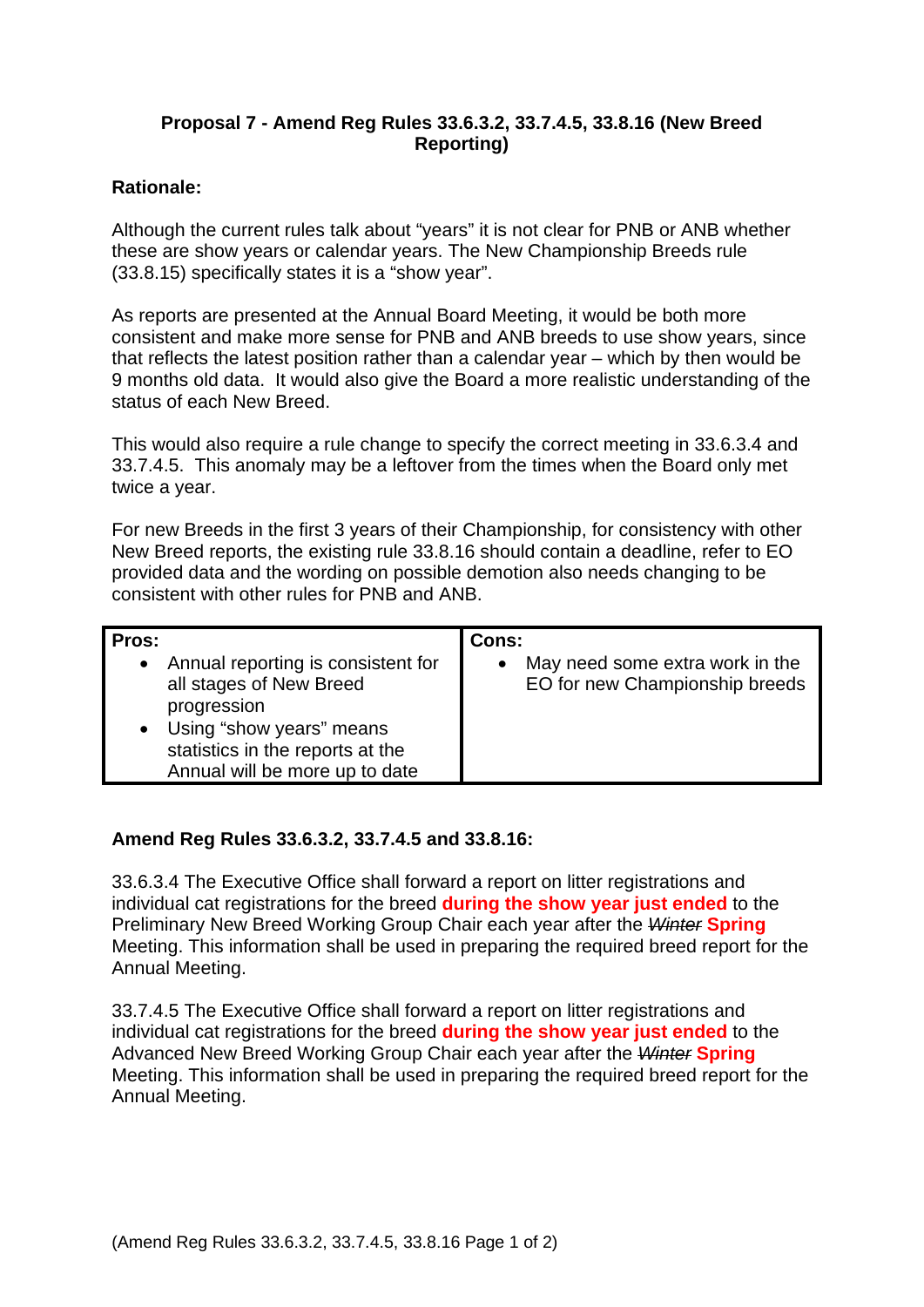33.8.16 It is the responsibility of the Breed Committee to document that all requirements have been met by providing a report to the Genetics Committee, the Rules Committee and the Executive Office **at least 60 days prior to the Annual Meeting. The report shall contain information supplied by the EO that corroborates the requirements of 33.8.15**. Failure to meet the requirements of 33.8.15 *will* **may** result in the breed being returned to Advanced New Breed status.

## **Add Reg Rule 33.8.17:**

**33.8.17 The Executive Office shall forward a report on individual cat registrations, cats shown and a list of active breeders (and their Region) for the breed during the show year just ended to the Breed Chair each year after the Spring Meeting. This information shall be used in preparing the report required in 33.8.16 for the Annual Meeting.**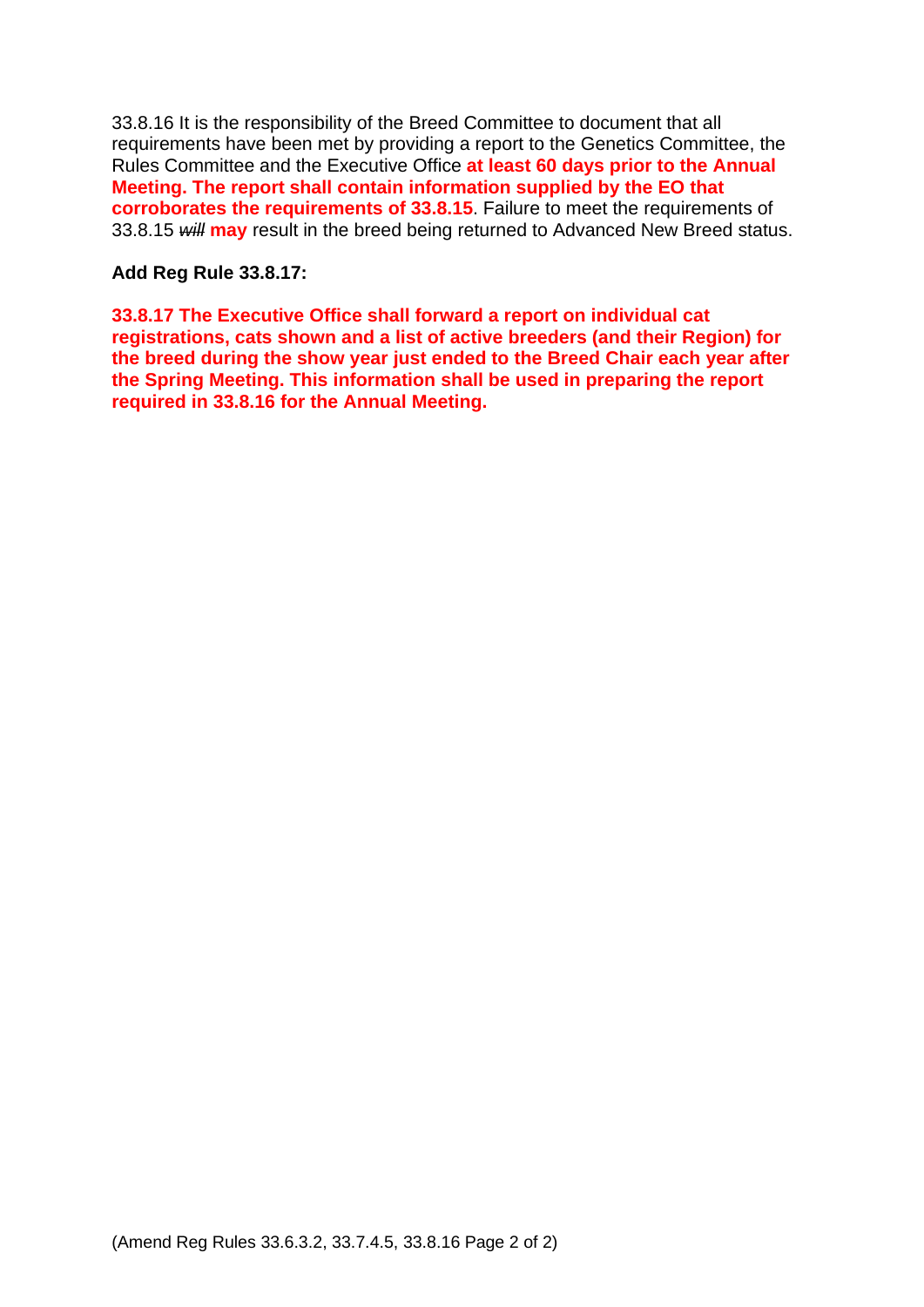# **Proposal 8 - Amend Reg Rules 33.9.2.3.3 and 39.9.1 (Use of "Blue Slip")**

### **Rationale:**

As time has gone on and procedures and systems revised, the term "Blue slip" is no longer being used and should be replaced by the correct term "breeder slip"

| Pros:                            | Cons:            |
|----------------------------------|------------------|
| Updates the rules to comply with | None identified. |
| current terminology              |                  |

### **Amend Reg Rules 33.9.2.3.3 and 39.9.1**

33.9.2.3.3 When registering a cat with a new trait other than color, the "nonstandard" box on the *blue* **breeder** slip must be checked and the trait(s) indicated on the *blue* **breeder** slip in order to facilitate tracking.

39.9 Application for Registration. Each application for registration must fulfill one of the following:

39.9.1 Be made by submitting an individual application for registration of a cat of a registered litter issued by TICA (TICA *blue* **breeder** slip).

[remainder of rule unchanged]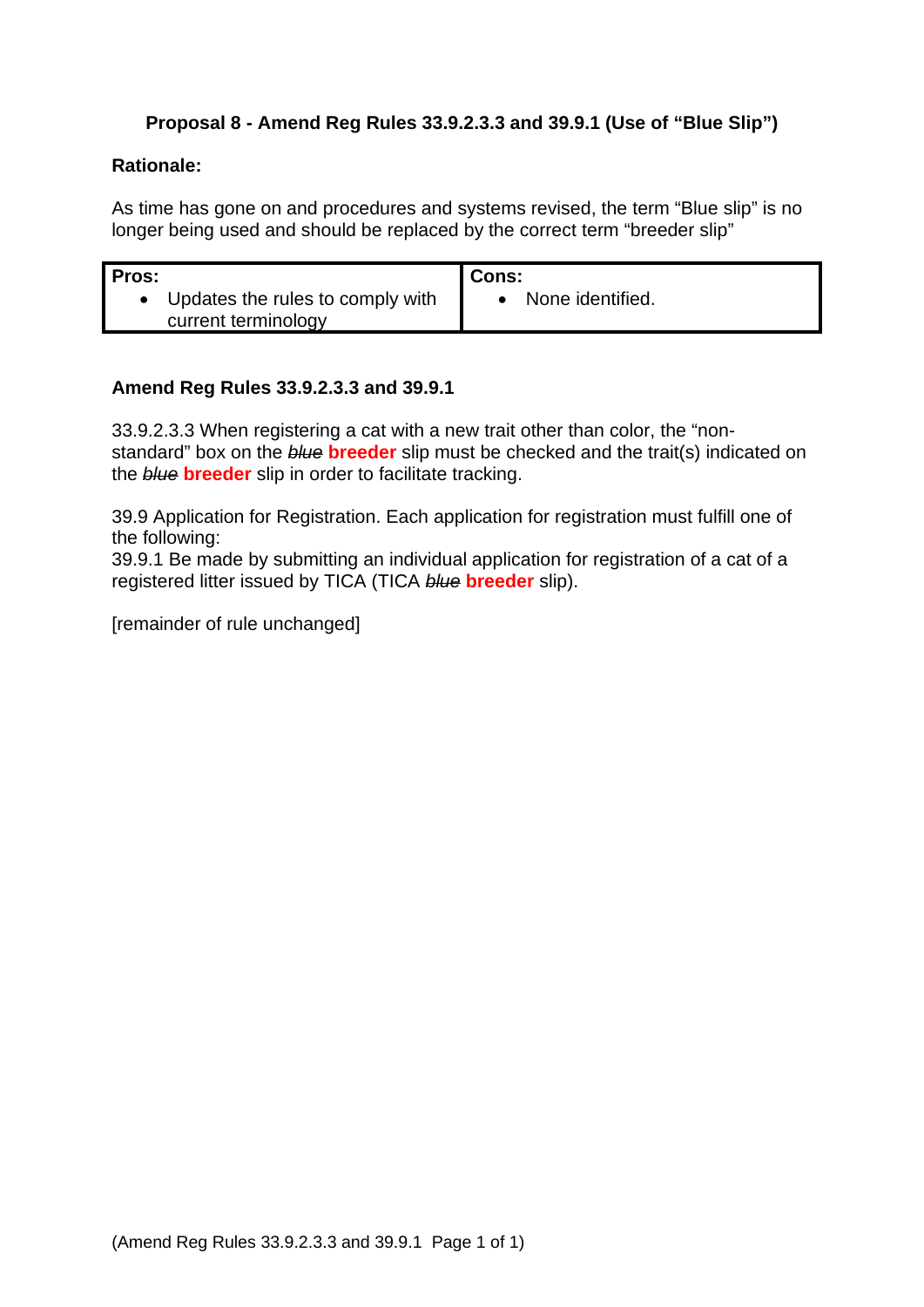## **Proposal 9 - Amend Reg Rule 36.6.1 and 37.2.1 (Outcrosses within Cat I)**

#### **Rationale:**

Continues the registration of outcrosses in the Foundation Registry for Category I breeds that originated in Category V to preserve accurate pedigrees.

Also moves an existing restriction on the registration of cross-species cats from Standing Rules to its proper place in the Registration Rules

If the changes are approved, then Standing Rule 307.6.3 will be deleted as it is no longer appropriate.

| Pros:                             | <b>Cons:</b>                         |
|-----------------------------------|--------------------------------------|
| • Adds defined rules to reinforce | • Continues the registration of non- |
| current registration procedures   | domestic feline species cats.        |

#### **Amend Reg Rule 36.6.1 and 37.2.1:**

36.6 Foundation Registration.

36.6.1 Purpose. The Foundation Registry is for new breeds which are in an early developmental stage and in which record keeping is vital to the history of the breed. The registration of these breeds will provide an accurate, precise chronicle of the breed's progress and development, and may prove or disprove its future acceptance as a viable, healthy breed as well as providing analysis of any genetic problems inherent in a breeding program. Use of both hybrid crosses and outcrosses to cats of unknown or unregistered parentage is permitted. There are no limitations or restrictions on the breeding programs for these breeds. **The Foundation Registry is also used for registering cats that are a non-domestic species or cats which have a non-domestic species as a parent, grandparent, or great-grandparent.**

37.2 Category I: Established Breeds.

37.2.1 Purpose. This category is for established breeds which are approaching the present goals as set by their standards. These breeds have a sufficiently large available gene pool within the breed that outcrosses to other breeds (other than within a breed group) for improvement of type, increased stamina, addition of new colors, etc., are largely unnecessary. Likewise, the likelihood of finding cats of unregistered parentage which would significantly improve the breed is minimal.

**37.2.1.1 Championship breeds that were in Category V during the New Breed process may continue to register and outcross to non-domestic species used to create that breed in accordance with Registration Rule 311.3.**

**Add Reg Rule 311.3 (and delete Standing Rule 307.6.4.1 which 311.3 then replaces):**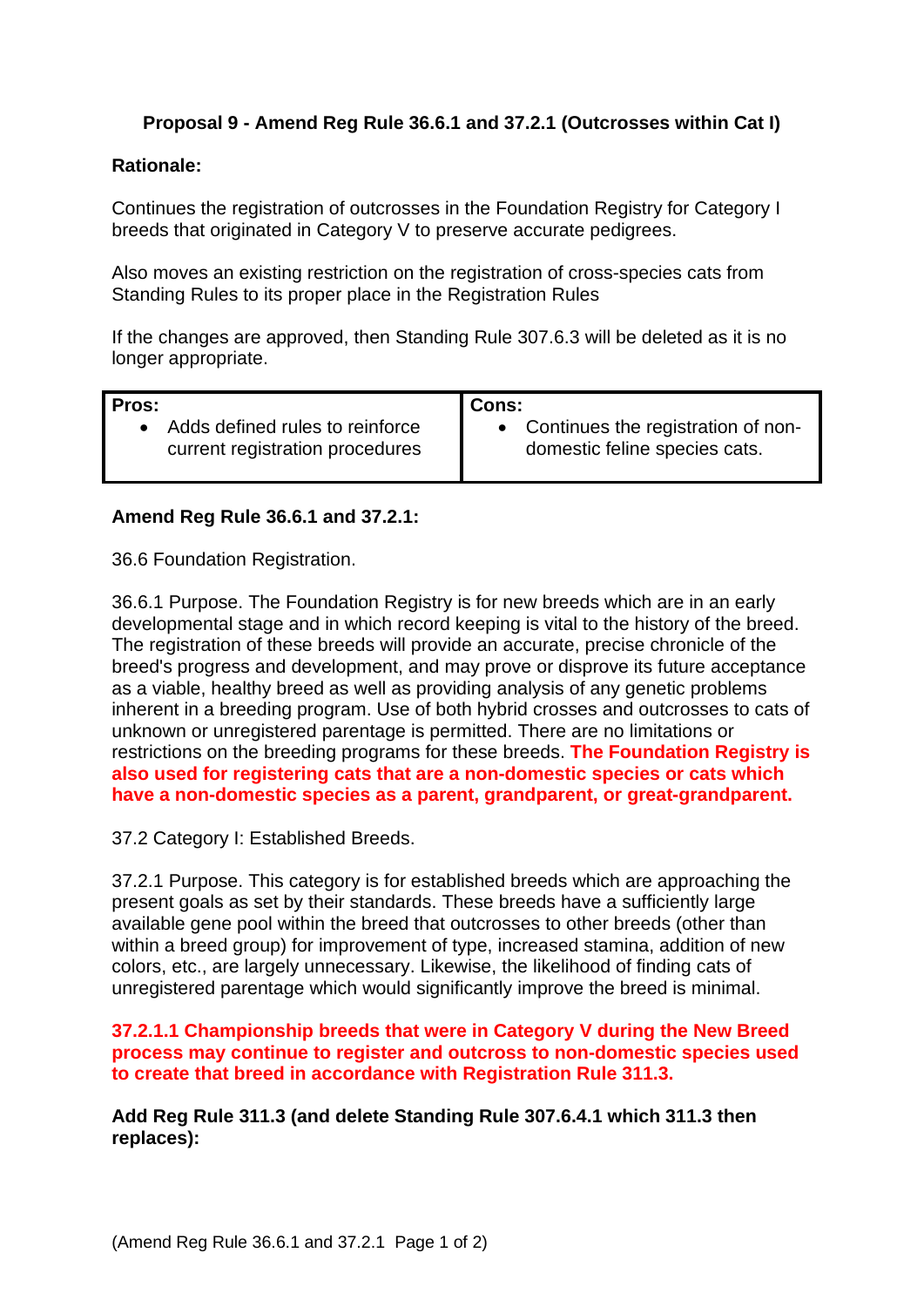**311.3 The progeny of a domestic X non-domestic source species cross cannot be registered in the Foundation Registry as any breed other than the breed associated with that specific non-domestic source species. For example, Serval Leptailurus serval can only parent a Foundation Savannah, Asian Leopard Cat Prionailurus bengalensis can only be a parent of a Foundation Bengal, and Jungle Cat Felis chaus can only parent a Foundation Chausie.**

**If the above changes are approved, then Standing Rule 307.6.3 should be deleted:**

*307.6.3 After the transfer of breeds out of Category V to another Category it is no longer possible to register any additional non-domestic source species in the Foundation Registry. The only possible registration is offspring of TICA registered cats with a non-domestic feline in the three-generation pedigree which are only registered with the aim to breed out the non-domestic source species. This 307.6.3 takes effect December 31, 2021.*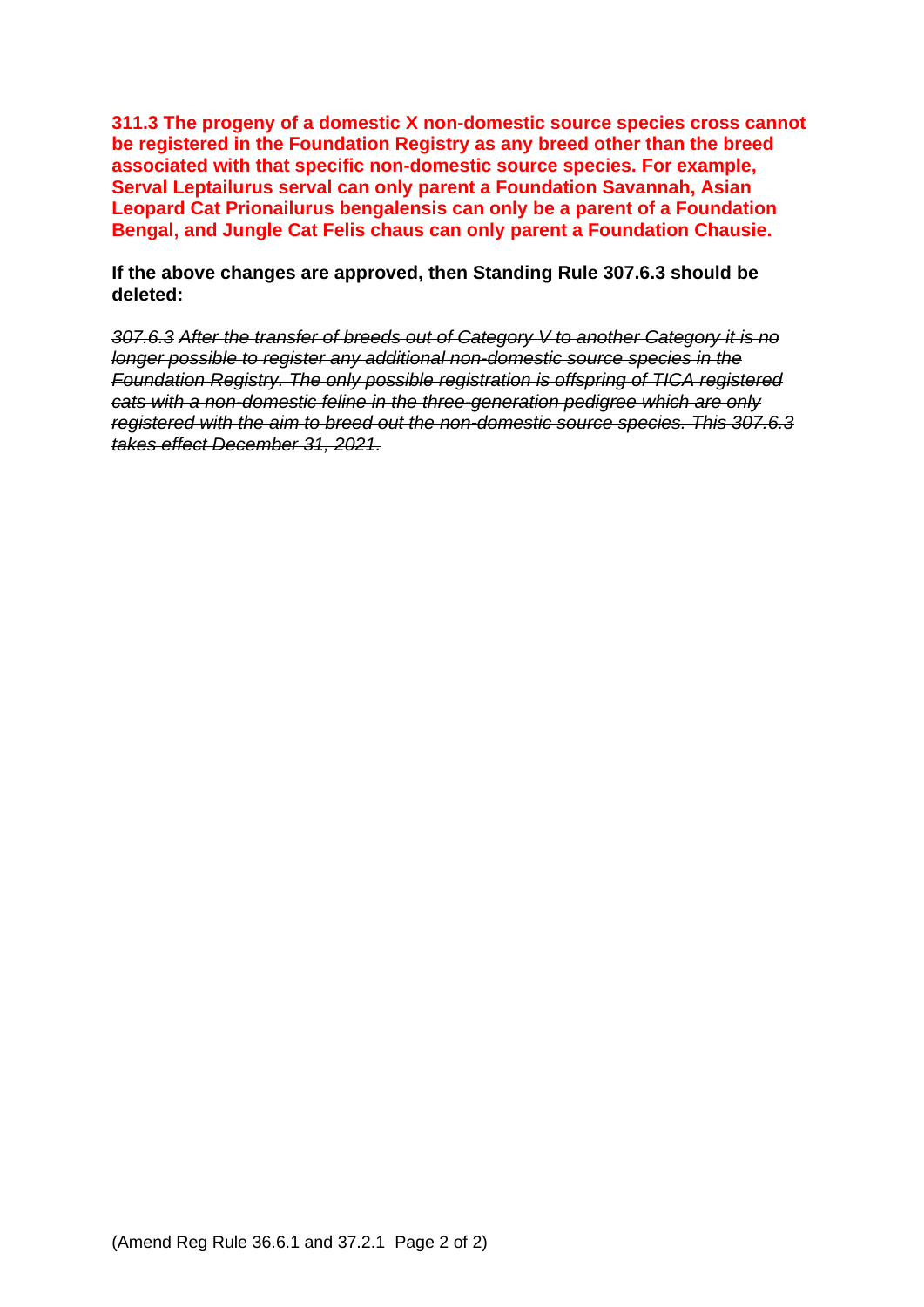# **Proposal 10 - Add new Reg Rule 39.16 (Transfer Documentation)**

### **Rationale:**

When a breeder/seller refuses to transfer the registration, or even to register the cat/kitten, the buyer has no way to file a complaint against the breeder as there are no rules regulating this process at this moment.

However, these kinds of actions affect TICA's reputation in a negative way and it is time to have a rule on this subject so at least the breeder/seller who does not comply can be subject to disciplinary action.

This new rule might have the added benefit of cutting down on resales of cats in violations of contract where there is another co owner or where the original breeder is still the owner.

| Pros:<br>Provides buyers with protection<br>$\bullet$<br>and recourse when a seller<br>doesn't provide papers at the time<br>of purchase. | Cons:<br>May put sellers in violation of the<br>$\bullet$<br>rules if TICA is slow in providing<br>the appropriate paperwork.                                                                                    |
|-------------------------------------------------------------------------------------------------------------------------------------------|------------------------------------------------------------------------------------------------------------------------------------------------------------------------------------------------------------------|
|                                                                                                                                           | • Some ambiguity in wording as a<br>contract could potentially allow for<br>payments after sending the<br>kitten/cat to the new owner yet still<br>not specify when the papers will<br>be sent to the new owner. |

**Add new Reg Rule 39.16, renumber current 39.16 and 39.17:**

#### **39.16. Unless there is a written agreement to the contrary, the breeder/seller will, at the time of the transfer, provide the buyer with the breeder slip or the certificate of registration and signed transfer of ownership. The breeder/seller does not have to provide this documentation until payment is made in full.**

39.1*6***7** Record of lease on cats registered in this association should be filed with the registrar.

39.1*7***8** A certified three- or five-generation pedigree, of any cat registered in the stud book, ancestry record, or hybridization record, as and to the extent the pedigree is shown therein, will be furnished by the registrar upon a request signed by or consented to by the registered owner of the cat and accompanied by the required fees.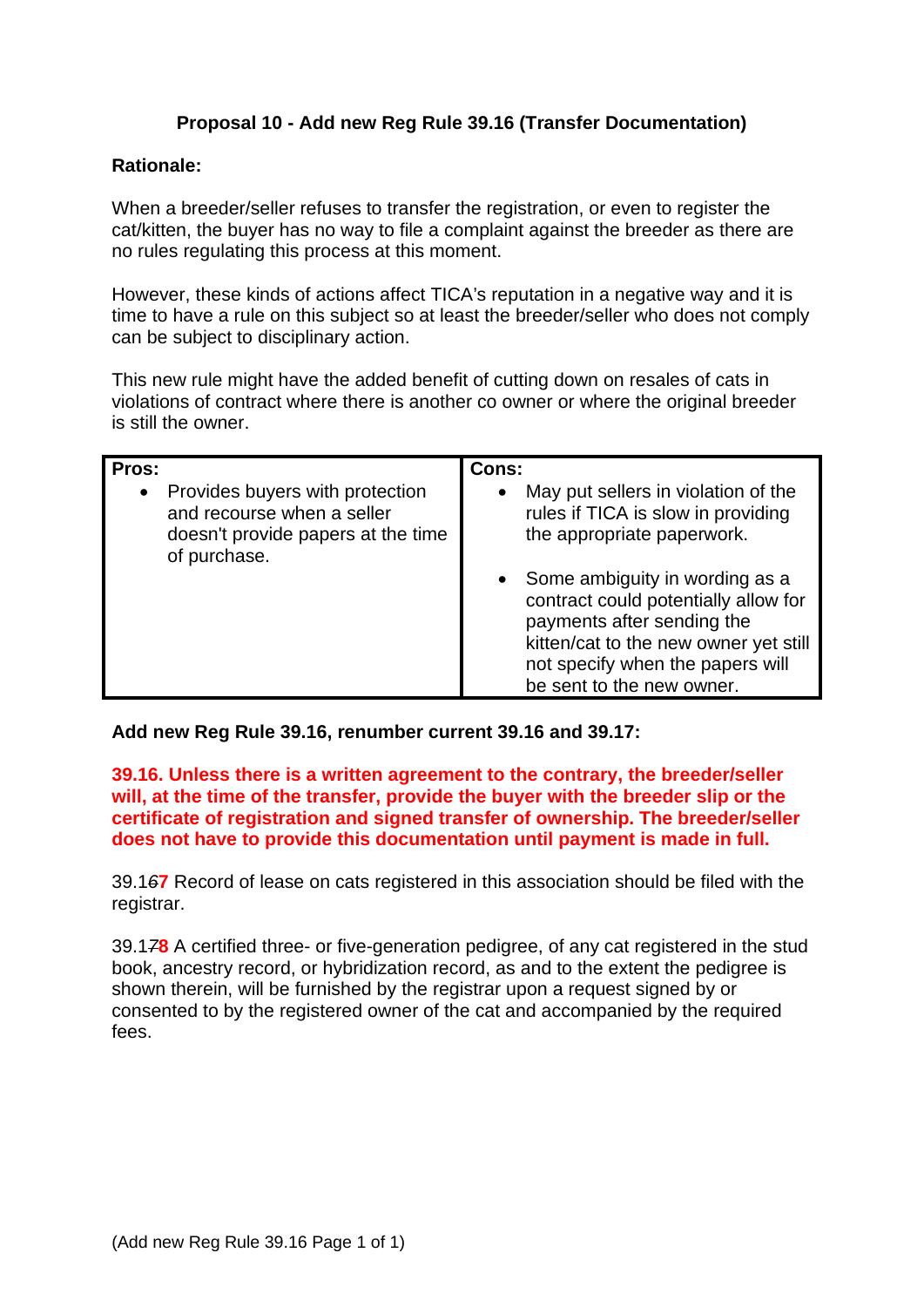# **Proposal 11 - Amend Show Rules (Remove "sale" references)**

### **Rationale:**

Following the success of Proposal 6 in the 2020 Ballot which removed the designation of entries as being "for sale", a number of show rules need updating for consistency with that change.

In addition, for consistency there should be a definition of "Exhibition Only" entries.

| Pros:                                                                                                                                         | Cons:           |
|-----------------------------------------------------------------------------------------------------------------------------------------------|-----------------|
| Makes Show Rules consistent by<br>$\bullet$<br>removing all remaining references<br>to "For Sale" cats<br>• Clearly defines "Exhibition Only" | None identified |

### **Amend Show Rule 21.7**

21.7 Benched Cat - Cats, kittens, alters and household pets present and qualified for competition **or Exhibition Only** during an entire show.

#### **Add Show Rule 21.75:**

21.75 Exhibition Only – A cat (see 21.74) that is entered in the show but is not judged in any class.

### **Amend Show Rule 23.8:**

23.8 The show committee may permit cats or kittens 3 months of age or older to be entered for **"E***e*xhibition **Only"***or sale*.

23.8.1 No kitten under the age of 3 calendar months is permitted in the show hall under any circumstance.

23.8.2 The show committee, at its discretion, may require a TICA litter registration as proof of age for kittens under the age of 4 months of age entered as Exhibition **Only** *or For Sale*.

#### **Amend Show Rule 25.2:**

25.2 Vetted Shows. A licensed practicing veterinarian acting for the club must examine each cat or kitten including household pets and entries for *sale or* **E***e*xhibition **Only** prior to benching and shall disqualify any cat that shows evidence of fungus, fleas, ear mites, or any infectious or contagious illness

## **Amend Show Rule 26.1.2:**

26.1.2 No more than two kittens or one cat may be benched in a single cage, whether entered for competition, or for **E***e*xhibition **Only** *or for sale*.